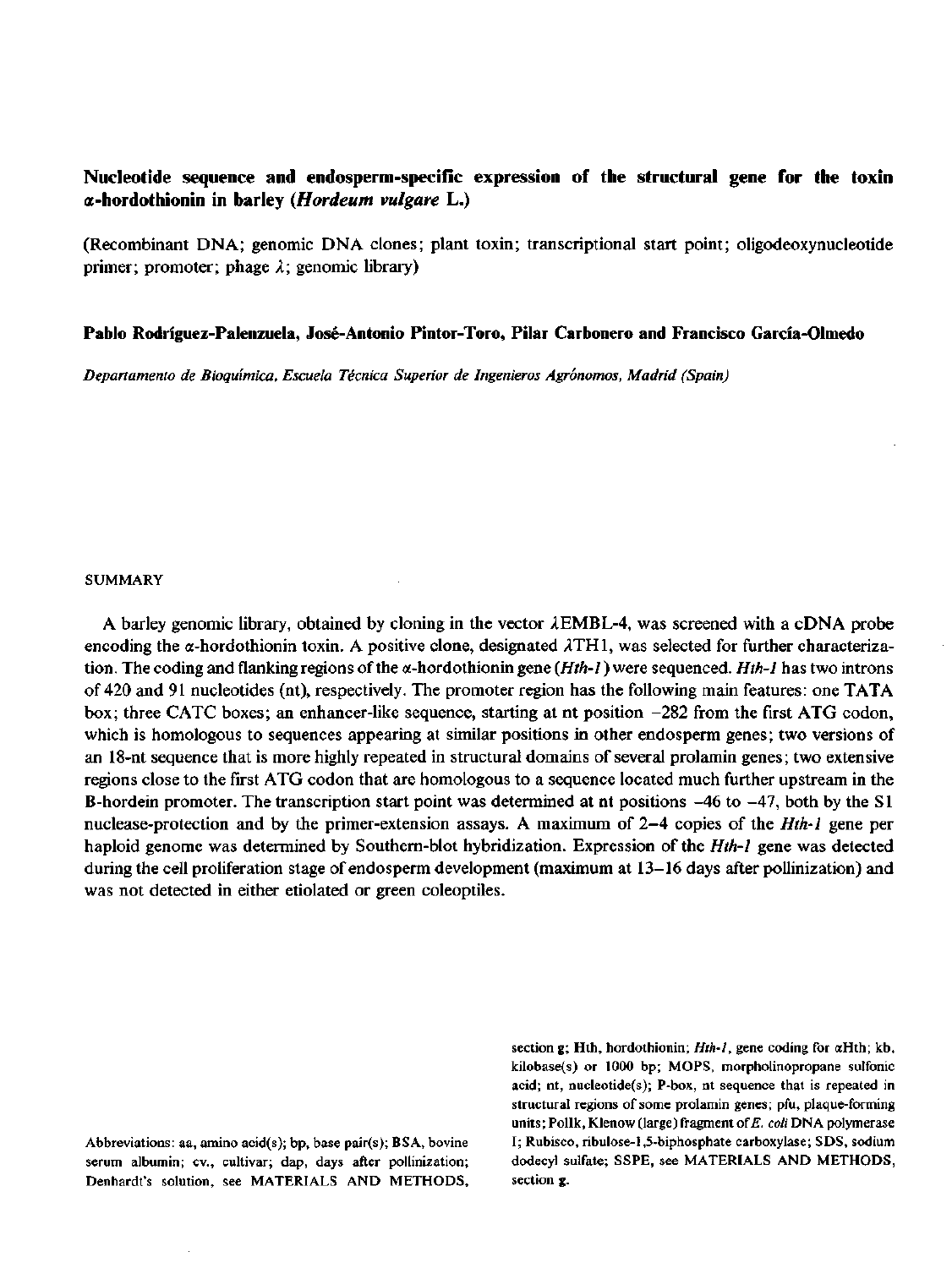Thionins and their homologues constitute a wellcharacterized polypeptide family that includes the endosperm thionins from cereals (Balls et al., 1940; Carbonero and García-Olmedo, 1969; Redman and Fisher, 1968; Hernández-Lucas et al., 1978; Békés and Lasztity, 1981), the viscotoxins from the mistletoes (Samuelsson et al., 1968), the crambin from the abyssinian cabbage (Teeter et al., 1981), the thionins from *Pyrularia púbera* (Vernon et al., 1985) and, as reported quite recently, the thionins from barley leaves (Gausing, 1987; Bóhlmann et al., 1987). Although their biological function is as yet unknown, they have received considerable attention because of their toxicity to laboratory animals (intraperitoneally), cultured mammalian cells, yeasts and phytopathogenic bacteria (see García-Olmedo et al., 1982) and because their small size (45-47 aa residues) and high cysteine content make them good model systems for a variety of structural studies (Lecomte et al., 1982; Hendrickson and Teeter, 1981; Clore et al., 1986). Both the endosperm thionins and the viscotoxins have been found to mimic in vitro the chloroplast-specific thioredoxin in its ability to actívate photosynthetic enzymes (Wada and Buchanan, 1981), but the concentrations required are probably incompatible with such a role in vivo.

Studies of their in vitro and in vivo synthesis, carried out in developing barley endosperm (Ponz et al., 1983), as well as the molecular cloning of barley cDNAs corresponding to  $\alpha$ - and  $\beta$ -hordothionins (Ponz et al., 1986; Hernández-Lucas et al., 1986), indícate that they are synthesized as much larger precursors that undergo at least two processing steps: the co-translational excisión of a signal peptide and the posttranslational elimination of a C-terminal acidic sequence. More recently, thionin cDNAs from barley leaves have been found to have the same general structure (Gausing, 1987; Bóhlmann et al., 1987).

We report here the nucleotide sequence of a barley gene that corresponds to  $\alpha$ -hordothionin and show that it is specifically expressed in endosperm.

## **(a) Biological material**

Diploid barley *Hordeum vulgare* L. cv. Bomi was used as a source of RNA. Endosperms at different stages of development (10 to 20 dap) and seven-dayold etiolated or green coleoptiles, obtained from seeds germinated in vermiculite, were collected into liquid nitrogen, prior to extraction.

### (b) **Reagents**

Chemicals used were of analytical grade. Restriction enzymes, T4 DNA ligase, Pollk, SI nuclease and other enzymes were obtained from Boehringer, Amersham, or New England Biolabs. The  $\lceil \alpha - \frac{1}{2} \rceil$ <sup>32</sup>P]dATP or  $\lceil \gamma^{-32}P \rceil$ ATP were from Amersham; oligodeoxynucleotides used as primers for sequencing and transcription initiation experiments were synthesized in an Applied Biosystems apparatus (Centro de Biología Molecular, Madrid).

### **(c) Screening of a barley genomic library**

A genomic library from *Hordeum vulgare* cv. Villa was the kind gift of W. Rohde (Kóln, FRG). The library was constructed by inserting DNA fragments in the 14-22 kb size range, obtained by partial digestion with *Mbol*, into the  $\lambda$ EMBL-4 vector restricted with *BamHl.* Packaged recombinant DNA was used to infect *E. coli* K803. The library was screened by the in situ plaque hybridization technique of Benton and Davis (1977), using as a probé the insert of the cDNA clone pTHl (Ponz et al., 1986). The screening was carried out in duplícate and positive plaques appearing at matching positions in the duplicate filters were purified by multiple rounds of plating and screening. Large-scale preparation of purified recombinant phages was carried out according to Yamamoto et al. (1970). Restriction maps of cloned DNA were deduced by standard procedures (Maniatis et al., 1982).

### (d) **Nucleotide sequencing**

The appropriate fragment from the genomic clone was subcloned in the plasmid pUC19 (Norrander et al., 1983). The relevant part of the fragment, which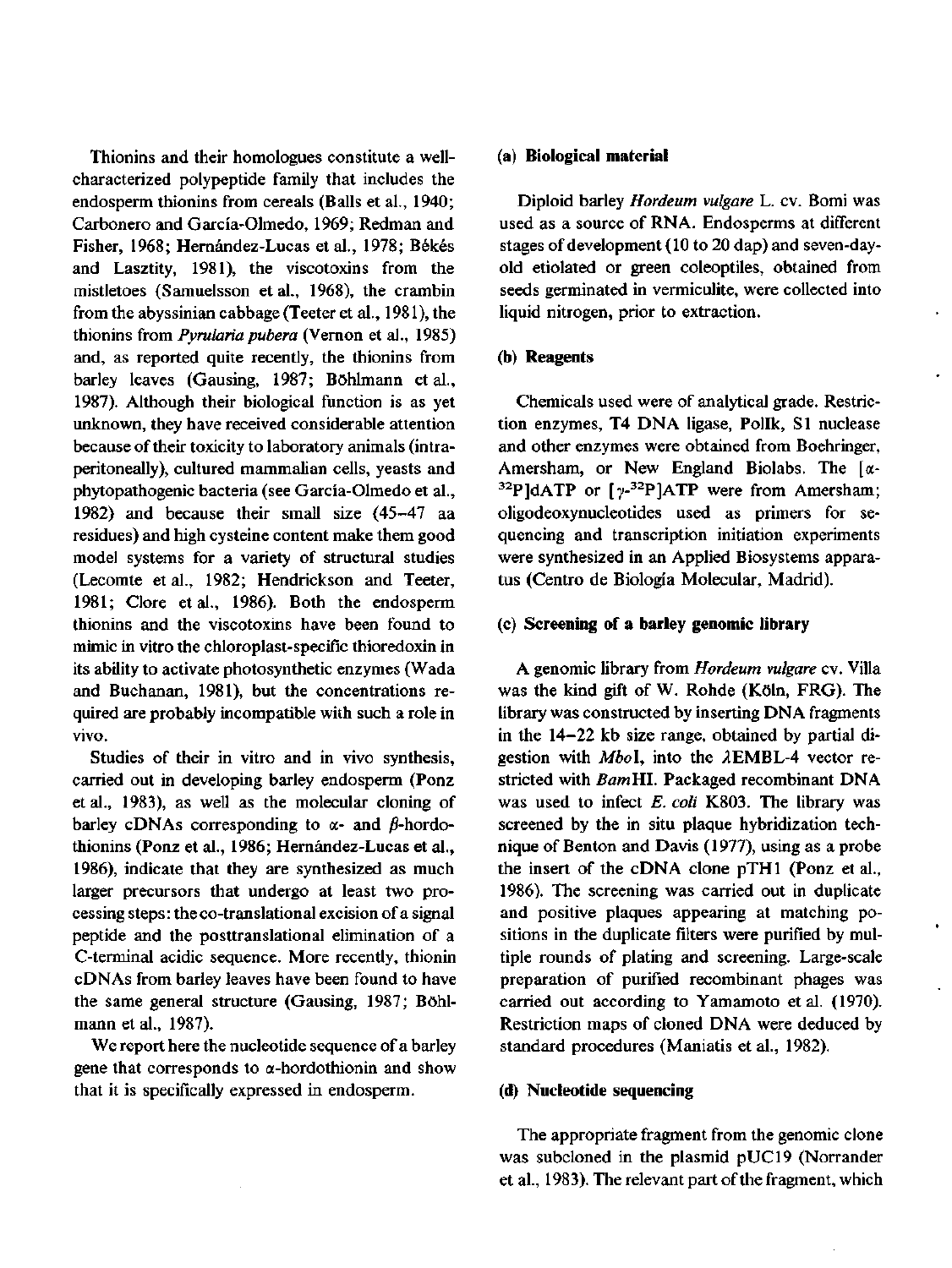contained the *Hth-1* gene, was sequenced by the chemical modification method of Maxam and Gilbert (1980) and by the dideoxy chain-termination method of Sanger et al. (1977). The latter was carried out with the M13mp 18 and M13mp 19 vectors, using both universal and specific synthetic oligodeoxynucleotide primers (Norrander et al., 1983; Sanchez-Pescador and Urdea, 1984). Over 95% of the sequence was determined twice or more. Computerassisted analysis of nucleotide and deduced amino acid sequences was performed using the Micro-Genie program from Beckman (Queen and Korn, 1984).

### (e) **SI nuclease protection analysis**

This analysis was carried out by standard procedures (see Maniatis et al., 1982). Poly(A) <sup>+</sup> RNA from developing endosperm (20 dap) was prepared as described by Ponz et al. (1983). The *BamHl-Pstl*  DNA fragment used included the sequence coding for the signal peptide and the first three amino acids of the mature protein, as well as over 1 kb of the promoter región, and was labeled in the 5' end at the Pst<sub>I</sub> site using polynucleotide kinase and [y- $32P$ ]ATP. The labeled DNA (100000 cpm) and 12  $\mu$ g of poly(A)<sup>+</sup> RNA were precipitated and redissolved in 50  $\mu$ l of 40 mM MOPS, pH 6.8, 400 mM NaCl, 1 mM EDTA, and  $80\%$  formamide. After denaturation for 2 min at  $70^{\circ}$ C, the mixture was incubated for 12 h at  $40^{\circ}$ C and then diluted with 500  $\mu$ l of 30 mM Na · acetate, pH 4.6, 50 mM NaCl, 4 mM  $ZnCl<sub>2</sub>$  and 10% glycerol. Treatment with 500 units of mung-bean nuclease I was carried out for 90 min at 37 °C.

### **(f**) **Primer extensión**

A 17-mer synthetic oligodeoxynucleotide, complementary to the *Hth-1* mRNA, was used to prime the reverse trancriptase reaction, using  $1 \mu$ g of poly- $(A)$ <sup>+</sup> RNA which had been heated at  $100^{\circ}$ C for 10 min and rapidly cooled. Reaction conditions and other details were as previously reported (Ponz et al., 1986).

### **(g) DNA blots, RNA blots and hybridization**

Genomic DNA was isolated from seven-day-old dark-grown barley seedlings essentially as described

by Murray and Thompson (1980). Restriction digestión, agarose gel electrophoresis and Southern blotting to nylon membranes (Hybond N, Amersham) were performed according to Maniatis et al.  $(1982)$  and to the manufacturer's instructions. Hybridization to nick-translated inserts of appropriate cDNA clones was in  $5 \times$  SSPE (0.9 M NaCl, 0.05 M NaH<sub>2</sub>PO<sub>4</sub>, pH 7.4, 0.005 M EDTA),  $2 \times$ Denhardt's (0.04% polyvinylpyrrolidone, 0.04% BSA,  $0.04\%$  Ficoll),  $0.2\%$  SDS,  $100 \mu g/ml$  of herring sperm DNA, at  $65^{\circ}$ C or at  $58^{\circ}$ C, according to the stringency required in each case. The RNA for Northern blots was isolated from developing endosperms and from seven-day-old etiolated or green coleoptiles. Glyoxal-denatured RNAs (Thomas, 1983) were fractionated by electrophoresis in 1.2% agarose gels, transferred to nitrocellulose filters (Hybond C, Amersham) and hybridized as previously described (Ponz et al., 1986). Hybridization of Southern-blotted DNA with partially degraded RNA labeled with T4 polynucleotide kinase was carried out as described by Domoney and Casey (1983; 1987).

## RESULTS AND DISCUSSION

## **(a) Isolation and characterization of an a-hordothionin genomic clone**

About 400 000 pfu from the genomic library were screened with a cDNA radioactive probé corresponding to barley *Hth-1.* Two clones 2TH1 and ATH2, were thus detected and purified. The cloned DNAs in the two recombinant phages had identical restriction maps, so clone ATH1 was chosen for further characterization (Fig. 1). The *EcoRl-Sall*  terminal fragment of the insert in clone ATH1 was the only one giving a positive hybridization signal with the probe. A clone of this fragment  $(pTHG)$ was obtained in the plasmid vector pUC19, and a more detailed restriction map was drawn to facilitate election of a sequencing strategy.

# **(b) Structure and nucleotide sequence of the** *Hth-1*  **gene**

The *Hth-1* gene was sequenced following the strategy indicated in Fig. 1. The nucleotide sequence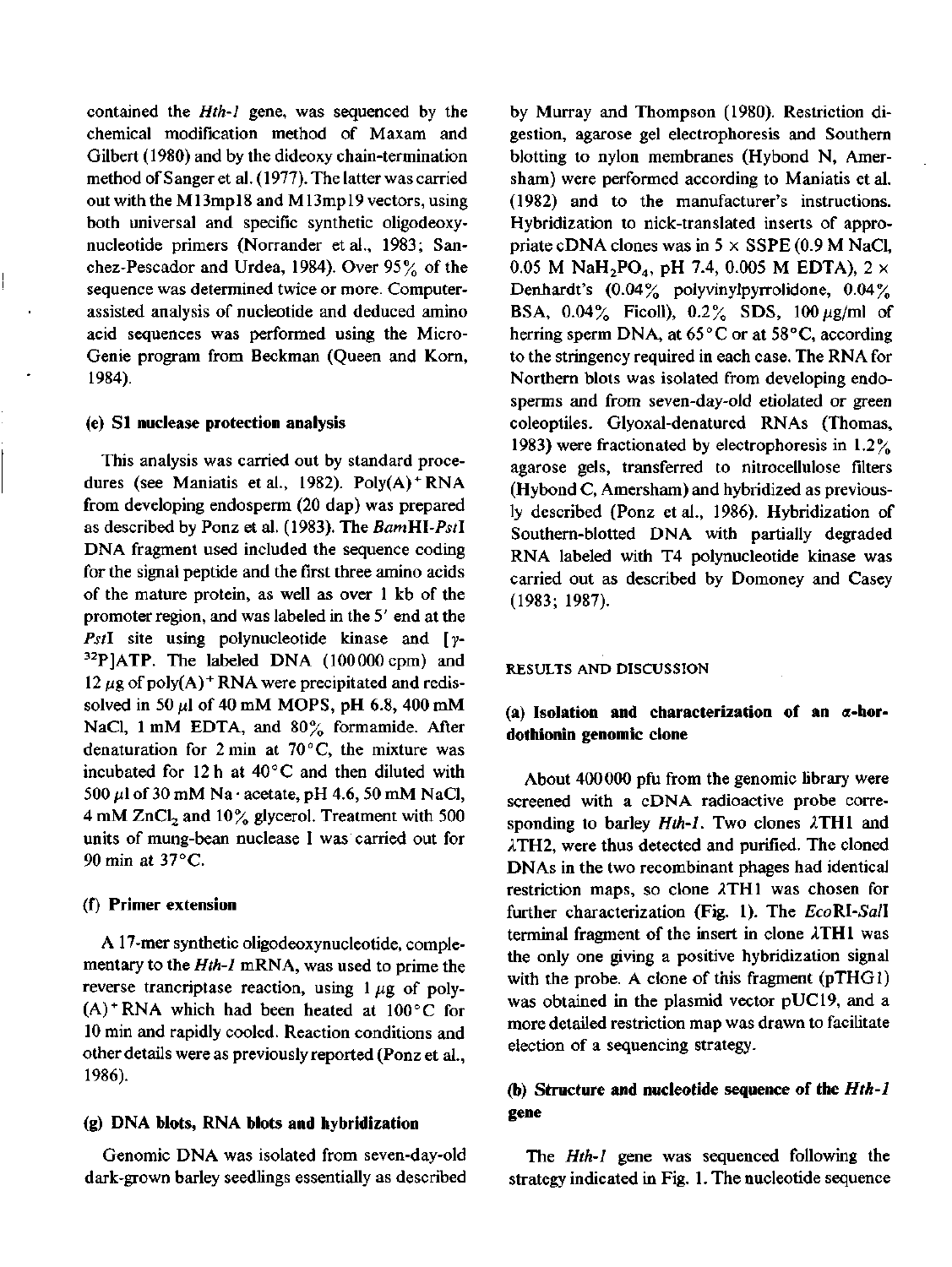

Fig. 1. Partial restriction maps of the inserts in clones /ITHl and pTHGl, and sequencing strategy for the *Hth-1* gene. The EcoRI sites at the extremes of the /ITHl map are from the *k* EMBL-4 vector and are adjacent to the cloned insert. The 3.4-kb *EcoRI-Sall* fragment was the only one hybridizing with the cDNA probé in a Southern-blot hybridization experiment and was subcloned (pTHGl) in the plasmid vector pUC19. Sequencing was carried out by the methods of Maxam and Gilbert (1980) and Sanger et al. (1977). The sequencing strategy and the primers used for the second method are indicated.

of the gene, including the 5' and 3' regions, respectively, adjacent to the start and stop codons, is presented in Fig. 2. Comparison of the previously determined sequence of the cDNA with that of the genomic clone indicates the presence of two introns, 420 and 91 nt in length, which interrupt the sequence in that part coding for the C-terminal acidic peptide (Fig. 2). The intron sequences are typically A + T-rich (70% and 61%, respectively) and are flanked by GT (at  $+1$  and  $+2$ ) in the 5' ends and by AG (at  $-2$  and  $-1$ ) in the 3' ends, as reported for many other genes (see Shapiro and Senapathy, 1987). Those parts of the sequence common to the cDNA and the genomic DNA are identical with exception of nt position 593, where a  $C \rightarrow A$  substitution does not lead to a change in the coded amino acid, and of nt position 1452, where an extra T appears in the cDNA, 6 nt upstream from the poly(A) tail. These minor differences might be due to the fact that the cDNA had been synthesized from barley cv. Bomi, whereas the genomic clone was from cv. Villa.

# **(c) Characterization of the initiation site of the**  *Hth-1* **gene**

To determine the 5' terminus of the gene both the SI nuclease-protection and the primer-extension methods were used. The *BamHl-Pstl* fragment was labeled at the 5' end and protected from the nuclease

treatment with poly(A)<sup>+</sup>RNA obtained from developing endosperm (approx. 20 dap). Two prominent protected fragments, respectively extending to nt positions 325 and 326  $(-47 \text{ and } -46)$ , plus several minor components were detected (Fig. 3A).

To confirm that the fragments protected from S1 nuclease digestión represent the transcriptional start points, primer extensión analysis was performed, using the 17-mer synthetic oligodeoxynucleotide 5'-CTCCTGCAGCAACTCTT-3', as primer. This primer was complementary to the mRNA between nt positions 444 and 461 of the sequence in Fig. 2. Using the same  $poly(A)$  \* RNA as template, the primer was extended with reverse transcriptase, yielding again two main fragments which extended precisely to nt positions 325 and 326 of the sequence, respectively, plus several additional ones at lower mobilities (Fig. 3B). The consensus of the two experiments indicates the existence of two apparent transcriptional start points, which probably means that both in the protection and in the extensión experiments the mRNA for  $\beta$ Hth, which is highly homologous to aHth (Hernández-Lucas et al., 1986), has been acting as an effective complement or, alternatively, that the heterogeneity could be due to melting at the end of the hybrid formed. Since 87% of the reported plant genes have an A at the transcription start, position 326 (A) is more likely the true start point for the *Hth-1* gene than position 325 (T).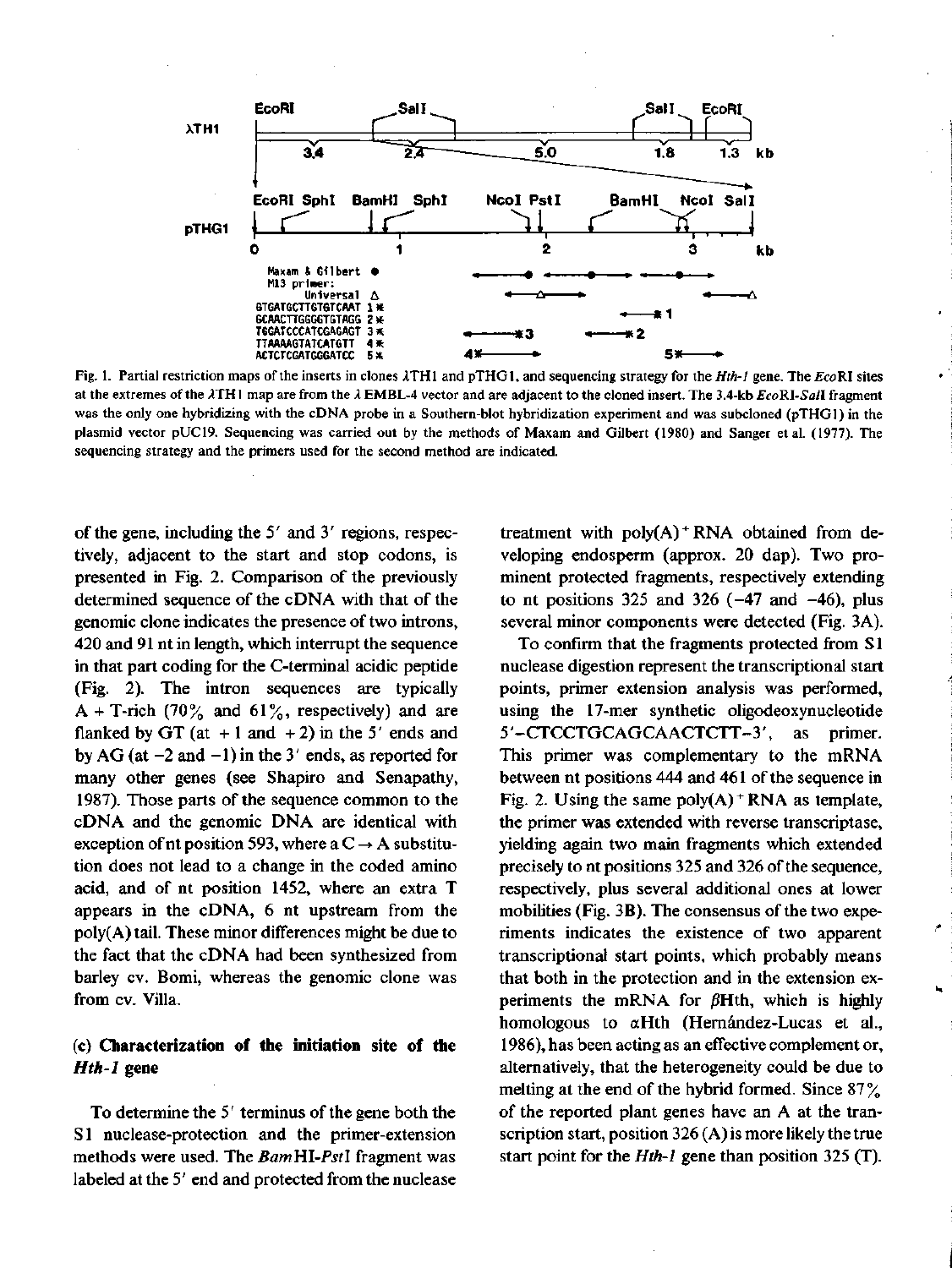| AAGGACAAGGTACAAGGTACAATATTTGTCATAAGTCTTCTTTTAAAAGTATCATGTTTAAGGAGTCATATGCAACTAGAAACCGATTTT<br>IR1<br>A                                                                                                                                                        | 90          |
|---------------------------------------------------------------------------------------------------------------------------------------------------------------------------------------------------------------------------------------------------------------|-------------|
| ENH<br>GTCATTGTCGCATGTGGTTAATGATTGTGAGTGGAGTTTAGAAGTGGAGTGAAGTAGAGTTTGGAGGTGAGTGTAGCACTTCAAACACAC<br>B<br>B<br>С<br>с<br>B<br>в<br>в                                                                                                                          | 180         |
| P 1<br>TC6TAGTTAACAGCTAAGAGGTTTTGTTTTCGTCCGGCTGGCATGAACACGTAACATTTAACCTACAACAACGATCGCTTGGACATCC                                                                                                                                                               | 270         |
| P-2<br><b>TETRANSCRIPTION START POINT</b><br>GTGTGCCGACCACCACCATCCCMTAACTAAGAGCCATCCAAGCCTAGTCTCAGTAATCCCATCAACCAAAGCCTGTGTTGTACAAGACA<br>IR 2                                                                                                                | 360         |
| <b>+LEADER</b><br><b>SCCAACCAGCOATGGGCC</b><br>TCAAGGGTGTGATGGTGT6TfTACTTATACTG6GGTTGGTTCTCGAACAGGTGCAAGTAGAAGGQAAGAGTT<br>I<br>L<br>6<br>υ<br>Ε<br>s<br>F<br>g<br>v<br>С<br>с<br>Q<br>6                                                                      | 450         |
| – THIONIN<br>6CT6CA66A6CACCCTA66AA6AAACT6CTACAACCTTT6CC6C6TCC6T66T6CTCA6AA6TTAT6C6CA666C6TCT6TA66T6TAAAC<br>R<br>v<br>R<br>6<br>A<br>Θ.<br>А<br>c<br>Y<br>N<br>c<br>к<br>с<br>6<br>V C<br>R<br>- 0<br>K L<br>с<br>Ł<br>L<br>6                                 | 540         |
| ACIDIC PEPTIDE<br>. INTRON 1<br>TCACAAGTAGCGGAAAATGCCCTACAGGCTTCCCCAAATTGGCCCTT6TGTCAAACTCAGGTAAAGGGAATGAACTCTTCTATTCCATAT<br>s<br>s<br>G<br>т<br>к<br>c<br>₽<br>s<br>G<br>D<br>Р<br>ĸ                                                                        | 630         |
| TGCTGATTCTTTCTAAAATAGAGTGCCATCATATAAAGCGTATGGCGAGTTAGAGTTTTCTAAGTTTTCCTAATAATAATAACTTTTTT                                                                                                                                                                     | 720         |
|                                                                                                                                                                                                                                                               | <b>a</b> 10 |
| TTTTTCGAAAGGCTGTCTCAGGATCCGATTCATCAAAAAAGTTAGAAACGAGTTGCCTGGTTACCGAAAAGTAATTGTGAAA [AACTAAT                                                                                                                                                                   | 900         |
|                                                                                                                                                                                                                                                               | 990         |
| <b>INTRON 1.</b><br>⊾ ACIDIC PEPTIDE<br>ATTTACATSCTAGATGTTTTATTTTGAQAGATGAACCAGACACCGTCAAGTATTGCAACTTGGGGTGTAGGGCTTCCATGTGTGACTACA<br>s<br>к<br>Y<br>6<br>c<br>я<br>n m<br>c<br>N                                                                             | 1080        |
| TGGTCAACGCAGGTAAATAAAATTCATCTGGTATGTATTCCTGTAAACTAATTGAAAAGGCTACTTCTTGACACATAATATGCTATAT<br>v<br>А<br>N<br>А                                                                                                                                                  | 1170        |
| $\rightarrow$ acidic peptide<br>INTRON 2 __<br>ATTT6GGGACCAGCTGCTGACGACGAAGAAATGAAACTCTATTTGGAAAATTGTGGTGATGCTTGTGTCAATTTCTGCAAC6GTGATGCT<br>с<br>Ð<br>н<br>к<br>с<br>G<br>Α<br>Ð<br>А.<br>D<br>ε<br>Ε<br>Y<br>Ε<br>N<br>D<br>v<br>N<br>F<br>c<br>G<br>А<br>N | 1260        |
| GGCCTCACATCCCTTACTGCCTAATGATGTGTGTATCCATGGTCTGAGATTTCACAGGGCAAGGTTGTGTCTGACCTTTGCGTTQAATAAAA                                                                                                                                                                  | 1350        |
|                                                                                                                                                                                                                                                               | 1440        |
| A)n<br>TGAATGCCATGTGCTGCCGTGAAGGTACGCATGACTGAGTAAATGGTTCATGTTGTATTTGCCTTGGGATATAACTTCATGAGTAC                                                                                                                                                                 | 1530        |
|                                                                                                                                                                                                                                                               | 1620        |
|                                                                                                                                                                                                                                                               | 1710        |
| CTCGGTTAATTATGAAAAACCTGGCTAAAACCGATACAAAGGTGAAGTCCACTCCCAAACATTGAAACACACTGGACAAGCCCGCATCTG                                                                                                                                                                    | 1800        |

**TCGAC** 

Fig. 2. Nucleotide sequence and deduced amino acid sequence of the *Hth-1* gene. Short direct repeats are indicated by horizontal arrows and identified by letters (A-C). Inverted repeats (IR) are indicated by divergent horizontal arrows. TATA, CATC and AATAAA boxes are indicated. An enhancer-like sequence (ENH) and a repeated sequence (P-l/P-2), which is homologous to the coding sequence of some prolamins, are also boxed. The sequence of the posttranslationally excised, C-terminal peptide is interrupted by two introns as indicated. The one-letter amino acid symbols have been aligned with the first base of each codon.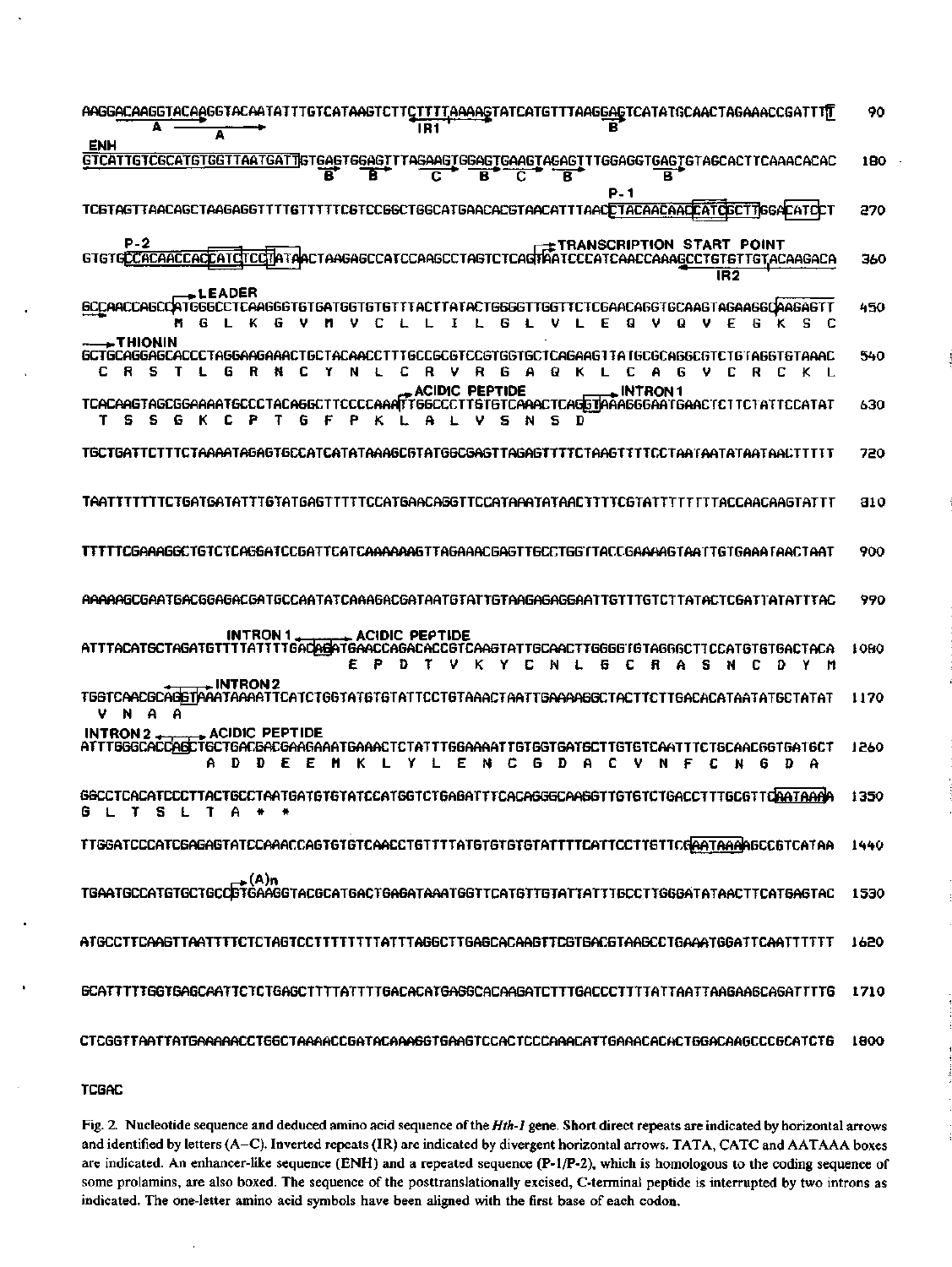

Fig. 3. Determination of the transcription start point for the *Hth-1* gene. (A) SI nuclease protection experiment carried out with poly(A) <sup>+</sup> RNA from developing endosperm (20 dap) and the *BamHl-Pstl* fragment from the insert in clone pTHGl (see Fig. 1). Lañes marked with + and - correspond to reaction mixtures with and without poly(A)<sup>+</sup> RNA, respectively. (B) Primer extension experiment carried out with the same poly(A) <sup>+</sup> RNA and a 17-mer synthetic oligodeoxynucleotide which was complementary to the Hth mRNA in the region corresponding to nt positions 444-461 of Fig. 2. Lanes marked + and - correspond to reaction mixtures with and without primer, respectively. For details of experiments, see MATERIALS AND METHODS, sections e and f. Protected and extended fragments were sized in 8% polyacrylamide sequencing gels. A DNA fragment of known sequence was run in parallel.

#### **(d) Location of the translational start codon**

The sequence from the genomic DNA around the fírst two Met codons that could act as translational starts has been aligned with those of the cDNAs from  $\alpha$ - and  $\beta$ Hth (Ponz et al., 1986; Hernández-Lucas et al., 1986) and from the leaf thionins (Gausing, 1987; Bóhlmann et al., 1987) in Fig. 4. Since the sequences around both Met codons are compatible with the start function, according to the rules of Kozak (1987), the first one, which is upstream from the 5' end of the published  $\alpha$ Hth cDNA, is the more likely candidate. However, it should be pointed out that in the  $\beta$ Hth cDNA the second Met codon is conserved at the same position, while the fírst is not, and in the cDNAs from the leaf thionins a single Met codon is present four positions upstream from the first one from  $\alpha$ Hth. Furthermore, in wheat, a cDNA clone from developing endosperm has two Met codons (C. Maraña, unpublished), the second of which is conserved at the same

position as the second in barley, while the first one is at nt position  $-3$  with respect to the first  $\alpha H$ th Met codon  $( + 1$  with respect to the leaf one). This extreme heterogeneity around the start codon is in contrast with the high conservation of the rest of the leader sequence within the leaf or endosperm groups of thionin precursors.

### (e) **Number of copies of the cloned gene**

To estimate the number of copies of the cloned gene in the barley haploid genome, amounts of the *EcoRI-Sall* fragment (3.4 kb) corresponding to 1,2, 4 and 8 copies were treated with *BamHl* (Fig. 5A) and electrophoresed in parallel with appropriate amounts of genomic DNA treated with the same enzyme. After Southern blotting, the filters were hybridized with the *EcoRI-Sall* fragment, labeled by nick translation. An expected *BamHl* fragment of about 1.5 kb was detected in the genomic DNA with a signal intensity corresponding to approximately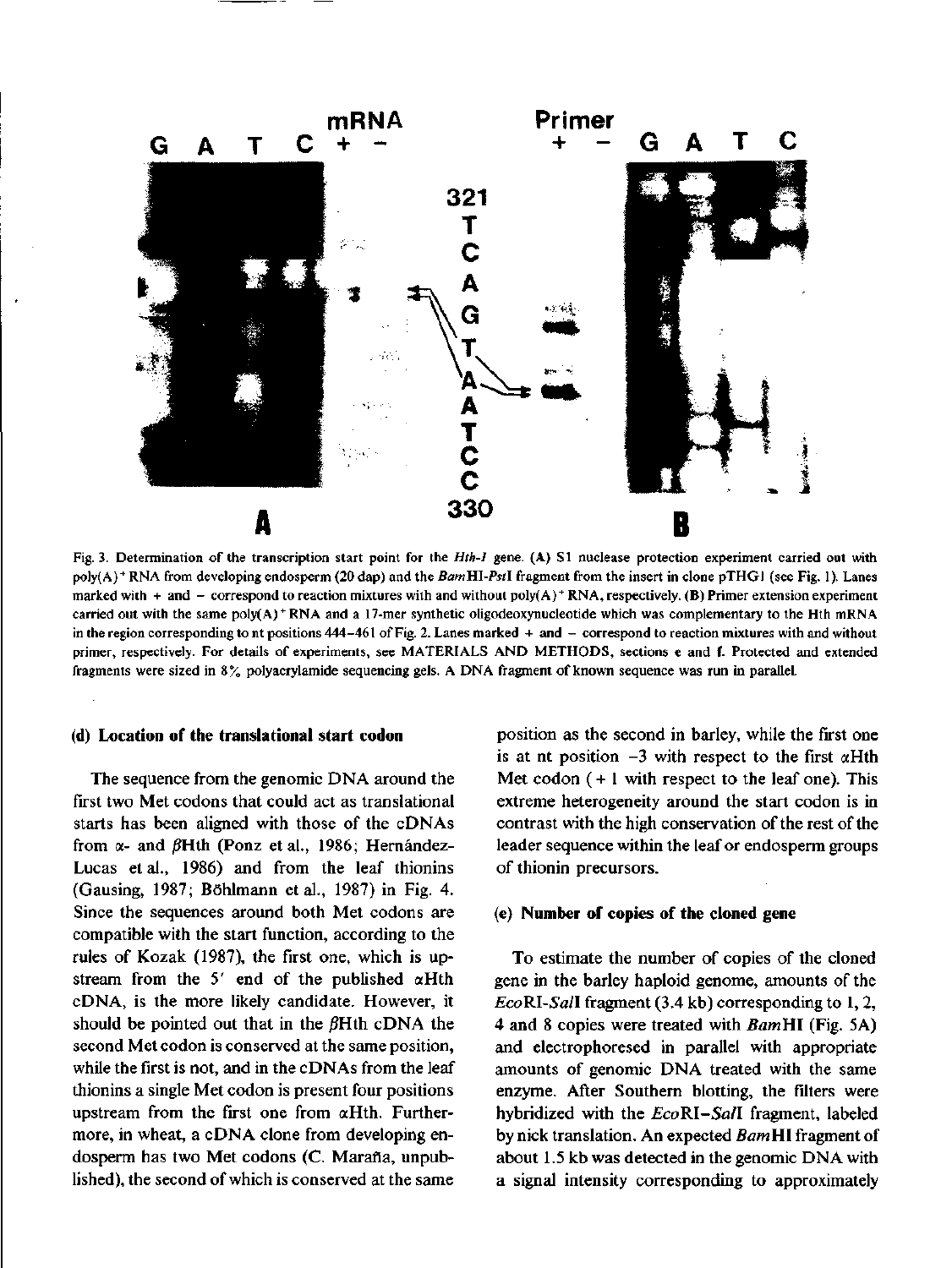

Fig. 4. Translation start codon in the *Hth-1* gene. The sequence around the putative fírst ATG codon in the *Hth-1* gene (pTHGl) has been aligned with the corresponding regions of the  $\alpha$ - and  $\beta$ -thionin cDNAs from barley (Ponz et al., 1986; Hernández-Lucas et al., 1986), the cDNA of  $\alpha$ 2-thionin from wheat (C. Maraña, unpublished), and the cDNAs of leaf thionins (pKG1348, Gausing, 1987; DB4 DC4 Bóhlmann et al., 1987). Dashes indicate identity. Met codons are boxed.

two copies (Fig. 5A). Strong signals at lower electrophoretic mobilities seemed to indicate that sequences within the 3.4-kb *EcoRl-Sall* fragment were highly repeated elsewhere in the genome. These highly repeated sequences were found to be outside the



Fig. 5. Number of copies of the *Hth-1* gene. (A) Hybridization of nick-translated pTHG1 insert to  $10 \mu$ g of barley DNA (lane 5) and amounts of the same fragment corresponding to 8, 4, 2 and 1 copy equivalents per haploid genome (lañes 1-4), all digested with BamHI endonuclease. (B) HindIII-digested barley DNA  $(15 \mu g / \text{lane})$  hybridized with the following nick-translated probes derived from pTHGl: *EcoRl-Ncol* (lañe 1), *Ncol-Ncol* (lañe 2), and Ncol-Sall (lane 3).

coding and intron sequences by using three subprobes: the *EcoRl-Ncol, Ncol-Ncol,* and *Ncol-Sall*  fragments, which, respectively, represent the 5' región up to the translation start, the coding and intron regions from the translation start to close to the stop codon, and the 3' región (Figs. 1 and 2). Only the second probé gave a clean two-band pattern against *HindIII-digested DNA* (Fig. 5B), indicating that the highly repeated sequences were outside the coding and intron regions.

### **(f) Relevant features of the 5-flanking región**

Besides usual features of promoter regions, such as one TATA box, three CATC boxes, and tandem and inverted repeats (Fig. 2), the following features of the 5' -flanking región deserve attention: a putative enhancer sequence, starting at position  $-282$  with respect to the fírst ATG codon (Fig. 6A); two 18-ntlong sequences (P-boxes) that appear upstream from the TATA box and are homologous to sequences that are repeated several times in a structural domain of certain storage prolamins (Fig. 6B); and an extensive homology with the B-hordein promoter that includes an inverted repeat (Fig. 6C). In Fig. 6A, a stretch of 27 nt (nt positions 90 to 116 in Fig. 2) has been aligned with homologous sequences appearing at similar positions in genes expressed in the endosperms of maize, wheat and barley. The maize (zein) sequence includes a 22-nt specific binding-site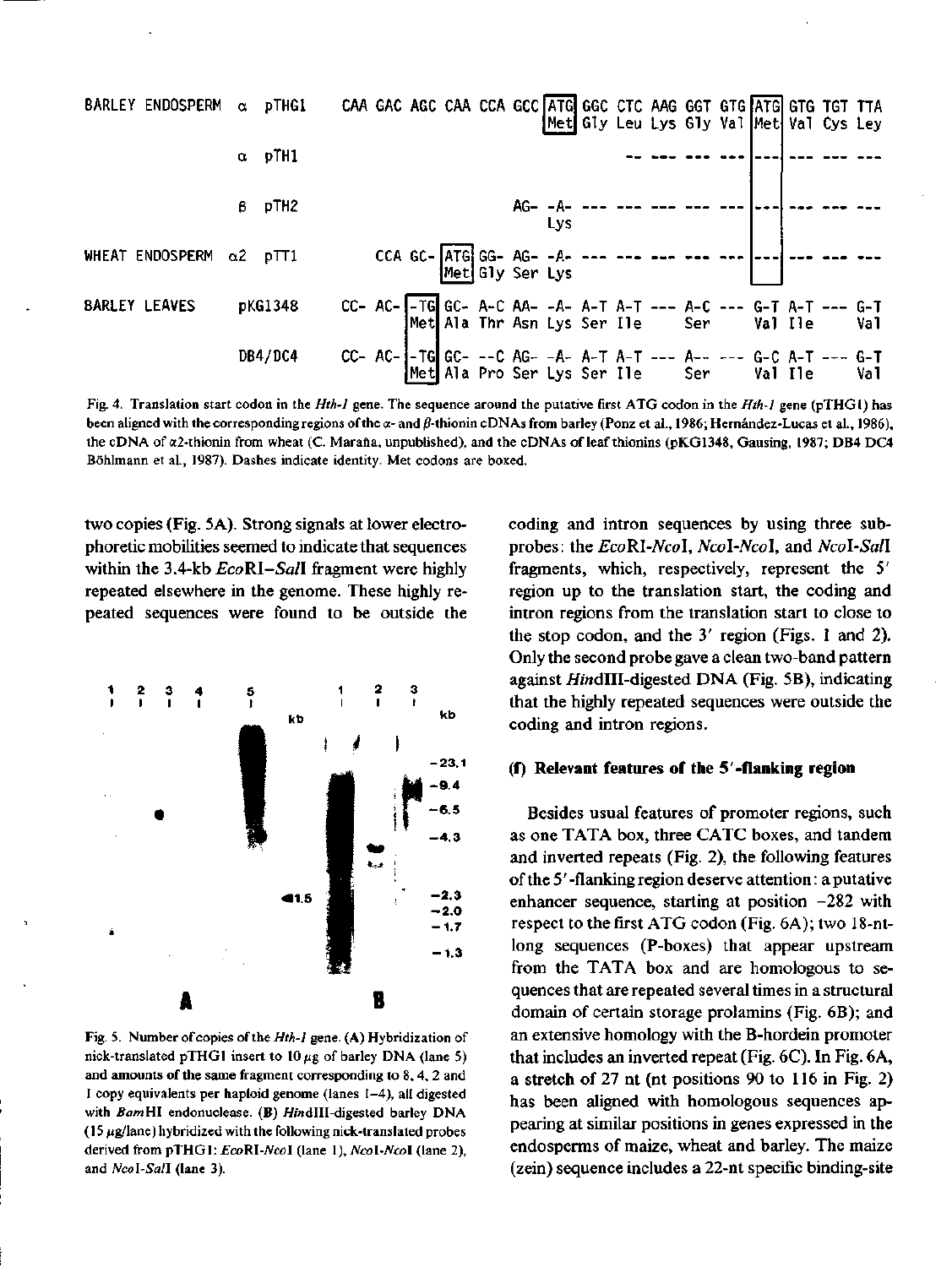| ۰. |  |
|----|--|

|                               | IR <sub>2</sub><br>in 6. Hamplogies of the 5'-flanking region of the Hth-1 gene with other genes (A) The sequence between at positions -282 and -21 |
|-------------------------------|-----------------------------------------------------------------------------------------------------------------------------------------------------|
| $(-23/-6)$                    | A A A G C C T G T G T T G T A C A A G A C A G C C A A                                                                                               |
| THIONIN $(-71/-43)$           | A G A G C C A T C C A A G C C T A G T C T C A G T A A                                                                                               |
| B-HORDEIN (-508/-472)         | A G A A C A A T A C A A A G C T A G T T T T T A T A A A A A A A C A G T C T A                                                                       |
| C                             |                                                                                                                                                     |
| $(-102/-119)$                 | CCA CAA CCA CCA TCT CCT                                                                                                                             |
| THIONIN $(-69/-86)$           | CTA CAA CAA CCA TCG CTT                                                                                                                             |
| $\alpha$ /B-GLIADIN CONSENSUS | CCA TTT CCA CCA CAA CAA CCA TAT CCG CAG CCG CAA                                                                                                     |
| B                             |                                                                                                                                                     |
| SV40 CONSENSUS                | GTGTGGTTAG<br>AAT                                                                                                                                   |
| <b>Rbc CONSENSUS</b>          | G T G T G G T T A A T A A                                                                                                                           |
| PROLAMIN CONSENSUS            | <u> I A I A A T T G T C</u> T G <u>A</u> C A <u>T G</u> T A A A G T G A A T<br>A AGT                                                                |
| ZEIN BOX                      | <u> T A T C G T T – A C A C A T G T G</u> T A A <u>A</u> G G T <u>A T T</u>                                                                         |
| THIONIN (-282/-256)           | <u>I G T C A T T G T C G C A T G T G G T T A A T G A T T</u>                                                                                        |

Fig. 6. Homologies of the 5'-flanking región of the *Hth-1* gene with other genes. (A) The sequence between nt positions -282 and -256 has been aligned with the putative enhancer sequences appearing in similar positions in zein genes from maize (Maier et al., 1987), a consensus sequence derived from other prolamin genes (wheat  $\alpha$ -gliadin, Rafalski et al., 1984;  $\alpha/\beta$ -gliadin, Reeves et al., 1987; y-gliadin A and B, Rafalski, 1986; barley B-hordein, Forde et al., 1985; wheat LMW glutelin, Colot et al., 1987), a consensus sequence from Rubisco genes (Kuhlemeier et al., 1987) and the consensus core sequence from the enhancers of the virus SV40 (Sassone-Corsi and Borrelli, 1986). (B) The P-1 and P-2 sequences have been aligned with a consensus sequence coding for the repetitive motive in the a/jS-gliadin repetitive structural domain (Summer-Smith et al., 1985). (C) A sequence from the B-hordein gene (Forde et al., 1985) starting at position -508 with respect to the first ATG codon has been aligned with the indicated thionin sequences.

for a nuclear factor, which has been determined by filter binding, gel retention, and DNase I footprinting assays (Maier et al., 1987). This región also overlaps the -300 box described for cereal storage proteins by Forde et al. (1985) and has homology with a regulatory sequence from Rubisco genes, tested by plant transformation (Kuhlemeier et al., 1987; Strittmatter and Chua, 1987), and with the core sequence of many viral and animal enhancers (Sassone-Corsi and Borrelli, 1986). In Fig. 6B, the two P-boxes are compared with a consensus nucleotide sequence corresponding to a repetitive motive in the N-terminal domain of an  $\alpha/\beta$ -gliadin gene (Summer-Smith et al., 1985). In Fig. 6C a 36-nt sequence from the promoter of B-hordein (nt positions  $-508$  to  $-472$ ) can be aligned with two sequences from the *Hth-1*  promoter which are much closer to the first ATG codon (nt positions  $-71$  to  $-43$  and  $-23$  to  $-6$ , respectively). Both in the B-hordein gene sequence and in the second *Hth-1,* imperfect inverted repeats can be discerned (Fig. 6C).

## (g) **Endosperm-specific expression of the** *Hth-1*  **gene**

As expected from previous experiments in which Hth was pulse-labeled at different stages of endosperm development (Ponz et al., 1983), mRNA levels, as estimated by dot-blot assays (Fig. 7A), indicated that the *Hth-1* gene was expressed in the cell-proliferation phase, with a maximum at  $13-16$ dap. No *Hth-1* mRNA was detected in either etiolated or green coleoptiles, indicating that this gene is not among those thionin genes that are highly expressed in developing leaves (Gausing, 1987; Bóhlmann et al., 1987). This observation was confirmed by using radioactive RNA from the different tissues to hybridize to Southern-blotted DNA from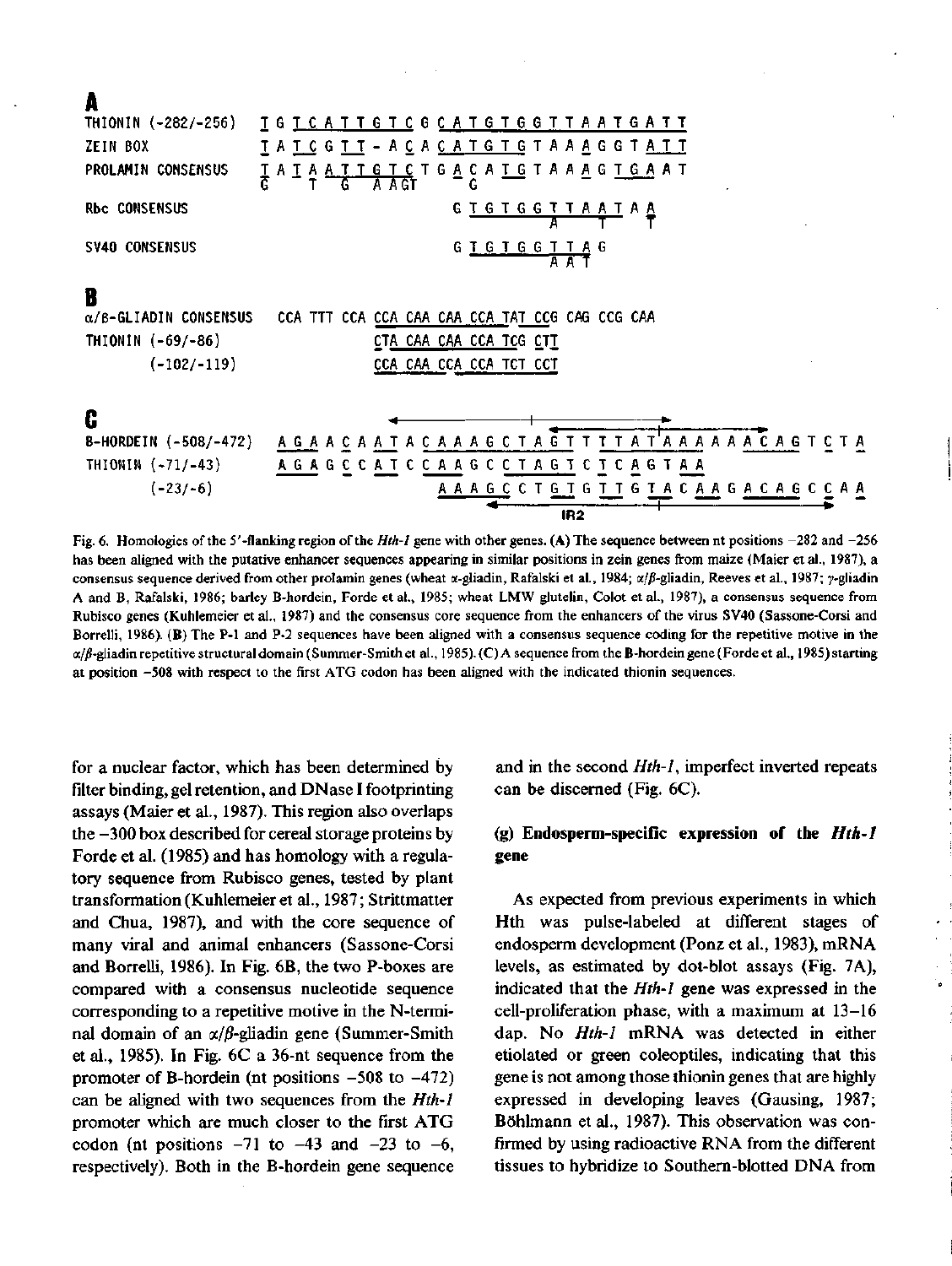

Fig. 7. Endosperm-specific expression of the *Hth-l* gene. (A) Dot-blot hybridization of RNAs from the indicated sources with the nick-translated insert in clone pTHG1 (10<sup>7</sup> cpm/µg). Equal amounts (2 µg) of each RNA were spotted. (B) DNA from clone  $\lambda$ TH1 was digested with EcoRI + SalI, fractionated by electrophoresis in a 5% agarose gel and stained with ethidium bromide (lane 1) or transferred to a Hybond N (Amersham) nylon filter (lanes 2-4) and hybridized with partially degraded, radioactively labeled RNAs from the following sources: etiolated coleoptiles (lañe 2), 20 dap endosperm (lañe 3) and green coleoptiles (lañe 4).

the  $\lambda$ TH1 clone (Fig. 7B). This experiment further showed that none of the DNA fragments, other than the expected 3.4 kb one containing the *Hth-l* gene, was expressed at a significant level in these tissues.

Although expressed in the same tissue, the *Hth-l*  gene is switched on and off at earlier moments than the B-hordein genes, so the homologies in the putative enhancer sequences (Fig. 6A) and in the regions represented in Fig. 6C are more likely to be involved in the tissue specificity than in determining expression at a given developmental stage.

### **(h) Conclusions**

The gene for the barley  $\alpha$ -hordothionin toxin *(Hth-l*) has the following features: (i) Two introns of 420 and 91 nt respectively, that interrupt the sequence coding for the precursor protein in the C-terminal acidic región that is not retained in the mature

protein. (ii) One TATA box. (iii) Three CATC boxes.  $(iv)$  An enhancer-like sequence that is homologous to sequences appearing at similar positions in the promoters of other endosperm genes, and that includes shorter regions of homology to regulatory sequences in Rubisco promoters and to enhancers from the SV40 virus,  $(v)$  Two versions of an 18-nt sequence (nt  $-69$  to  $-86$  and  $-102$  to  $-119$ ) that is repeated in coding sequences of some storage prolamins. (vi) Two extensive regions (nt  $-71$  to  $-43$  and  $-23$  to  $-6$ ) which are homologous to one region of the promoter of the B-hordein gene that is quite distant from the translation start  $(-508 \text{ to } -472)$ .

The *Hth-1* gene, for which there is a maximum of 2-4 copies per haploid genome, is specifically expressed in developing endosperm during the cell proliferation phase, with a maximum mRNA level at 13-16 dap.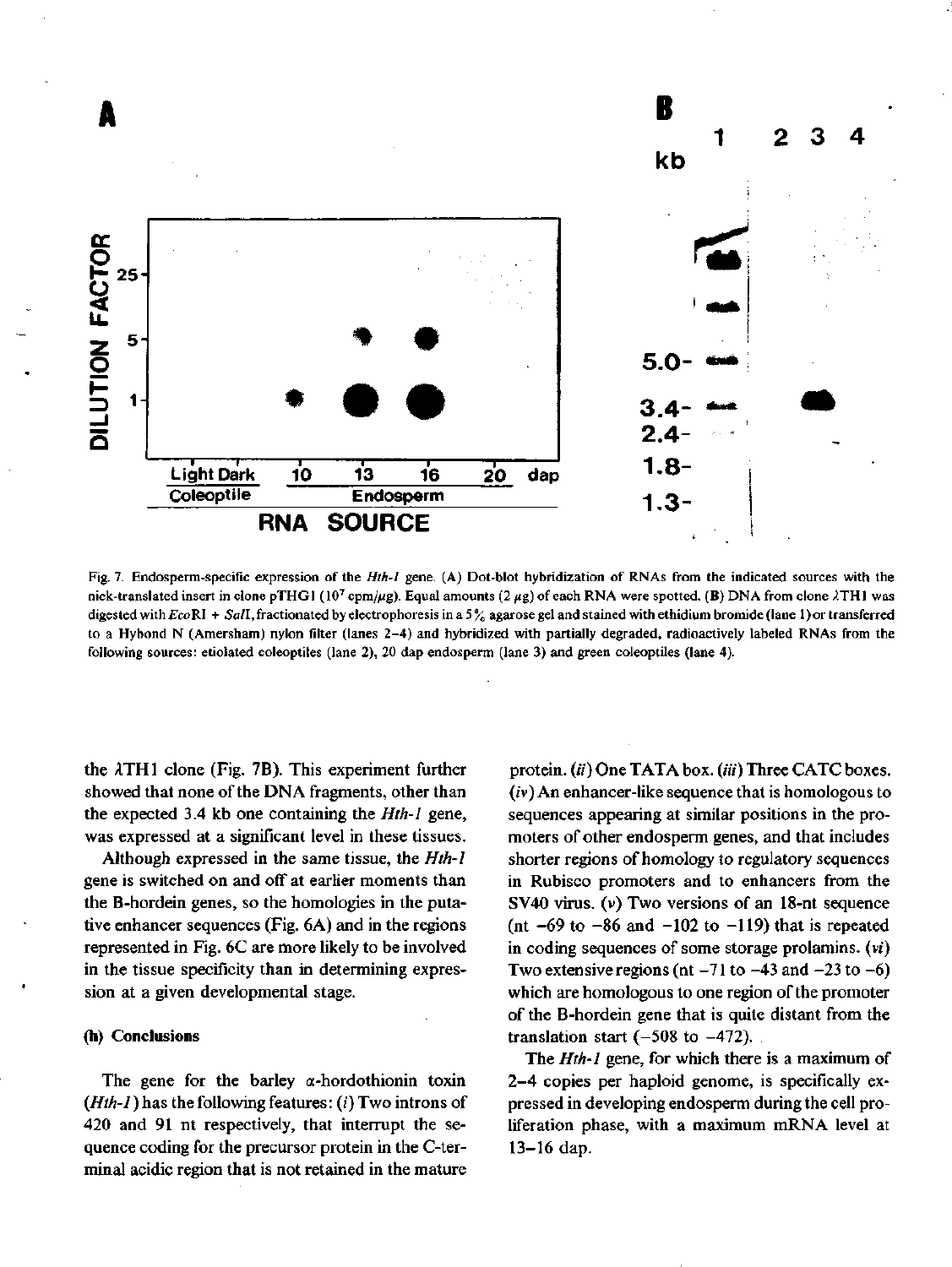#### ACKNOWLEDGEMENTS

We would like to acknowledge the technical help of L. Lamoneda, J. García and C. Rojas. This work was supported by the Comisión Asesora de Investigación Científica y Técnica (grant No. PB85-0193). Pablo Rodríguez-Palenzuela is the recipient of a FPI scholarship from the Ministerio de Educación y Ciencia.

#### REFERENCES

- Balls, A.K. and Hale, W.S.: A sulfur-bearing constituent of the petroleum ether extract of wheat fiour. Cereal Chem. 17 (1940) 243-245.
- Békés, F. and Lasztity, R.: Isolation and determination of amino acid sequence of avenothionin, a new purothionin analogue from oat. Cereal Chem. 58 (1981) 360-361.
- Benton, W.D. and Davis, R.W.: Screening Agt recombinant clones by hybridization to single plaques in situ. Science 196 (1977) 180.
- Bóhlmann, H. and Appel, K.: Isolation and characterization of c-DNAs coding for leaf-specific thionins closely related to the endosperm-specific hordothionin of barley *(Hordeum vulgare*  L.). Mol. Gen. Genet. 201 (1987) 446-454.
- Carbonero, P. and García-Olmedo, F.: Purothionins *in Aegilops-Triticum* spp. Experientia 25 (1969) 1110.
- Clore, G.M., Nilges, M., Sukumaran, D.K., Brünger, A.T., Karplus, M. and Gronenborn, A.M.: The three-dimensional structure of al-purothionin in solution: combined use of nuclear magnetic resonance, distance geometry and restrained molecular dynamics. EMBO J. 5 (1986) 2729-2735.
- Colot, V., Robert, L.S., Kavanagh, T.A., Bevan, M.W. and Thomson R.D.: Localization of sequences in wheat endosperm protein genes which confer tissue-specific expression in tobáceo. EMBO J. 6 (1987) 3559-3564.
- Domoney, C. and Casey, R.: Cloning and characterization of complementary DNA for convicilin, a major seed storage protein in *Pisum sativum* L. Planta 159 (1983) 446-453.
- Domoney, C. and Casey, R.: Changes in legumin messenger RNAs throughout seed development in *Pisum sativum* L. Planta 170 (1987) 562-566.
- Forde, B.G., Heyworth, A., Pywell, J. and Kreis, M.: Nucleotide sequence of a Bl hordein gene and the identification of possible upstream regulatory elements in endosperm storage protein genes from barley, wheat and maize. Nucleic Acids Res. 13 (1985) 7327-7339.
- García-Olmedo, F., Carbonero, P. and Jones, B.L.: Chromosomal location of genes that control wheat endosperm proteins. Adv. Cereal Sci. Technol. 5 (1982) 1-47.
- Gausing, K.: Thionin genes specifically expressed in barley leaves. Planta 171 (1987) 241-246.
- Hendrickson, W.A. and Teeter, M.M.: Structure of the hydro-

phobic protein crambin deterimined directly from the anomalous scattering of sulphur. Nature 290 (1981) 107.

- Hernández-Lucas, C, Carbonero, P. and García-Olmedo, F.: Identification and purification of a purothionin homologue from rye *{Sécale aeréale* L.). J. Agrie. Food Chem. 26 (1978) 794-796.
- Hernández-Lucas, C, Royo, J., Paz-Ares, J., Ponz, F., García-Olmedo, F. and Carbonero, P.: Polyadenylation site heterogeneity in mRNA encoding the precursor of the barley toxin a-hordothionin. FEBS Lett. 200 (1986) 103-106.
- Kozak, M.: An analysis of 5'-noncoding sequences from 699 vertébrate messenger RNAs. Nucleic Acids Res. 15 (1987) 8125-8133.
- Kuhlemeier, C, Fluhr, R., Green, P.J. and Chua, N.-H.: Sequences in the pea *rbcS-3A* gene have homology to constitutive mammalian enhancers but function as negative regulatory elements. Genes Develop. 1 (1987) 247-255.
- Lecomte, J.T.J., Jones, B.L. and Llinas, M.: Proton magnetic resonance studies of barley and wheat thionins: structural homology with crambin. Biochemistry 21 (1982) 4843-4849.
- Maier, U.-G., Brown, J.W.S., Toloczyki, C. and Feix, G.: Binding of a nuclear factor to a consensus sequence in the 5' flanking región of zein genes from maize. EMBO J. 6 (1987) 17-22.
- Maniatis, T., Fritsch, E.F. and Sambrook, J.: Molecular Cloning. A Laboratory Manual. Cold Spring Harbor Laboratory, Cold Spring Harbor, NY, 1982.
- Maxam, A.M. and Gilbert, W.: Sequencing end-labeled DNA with base-specific chemical cleavages. Methods Enzymol. 64 (1980) 499-560.
- Murray, M.G. and Thompsom, W.F.: Rapid isolation of high molecular weight plant DNA. Nucleic Acids Res. 8 (1980) 4321-4325.
- Norrander, J., Kempe, T. and Messing, J.: Construction of improved M13 vectors using oligodeoxynucleotide-directed mutagenesis. Gene 26 (1983) 101-106.
- Ponz, F., Paz-Ares, J., Hernández-Lucas, C, Carbonero, P. and García-Olmedo, F.: Synthesis and processing of thionin precursors in developing endosperm from barley *(Hordeum vulgare* L.). EMBO J. 2 (1983) 1035-1040.
- Ponz, F., Paz-Ares, J., Hernández-Lucas, C, García-Olmedo, F. and Carbonero, P.: Cloning and nucleotide sequence of a cDNA encoding the precursor of the barley toxin  $\alpha$ -hordothionin. Eur. J. Biochem. 156 (1986) 131-135.
- Queen, C. and Korn, L.J.: A comprehensive sequence analysis program for the IBM personal computer. Nucleic Acids Res. 12(1984)581-599.
- Rafalski, J.A., Scheets, K., Metzler, M., Peterson, D.M., Hedgcoth, C. and Söll, D.: Developmentally regulated plant genes: the nucleotide sequence of a wheat gliadin genomic clone. EMBO J. 3 (1984) 1409-1415.
- Rafalski, J.A.: Structure of wheat gamma-gliadin genes. Gene 43 (1986) 221-229.
- Redman, D.G. and Fisher, N.: Fractionation and comparison of purothionin and globulin components of wheat. J. Sci. Food Agrie. 19 (1968) 651-654.
- Reeves, D.Ch. and Okita T.W.: Analyses of  $\alpha/\beta$ -type gliadin genes from diploid and hexaploid wheats.
- Samuelsson, G., Seger, L. and Olson, T.: The amino acid se-